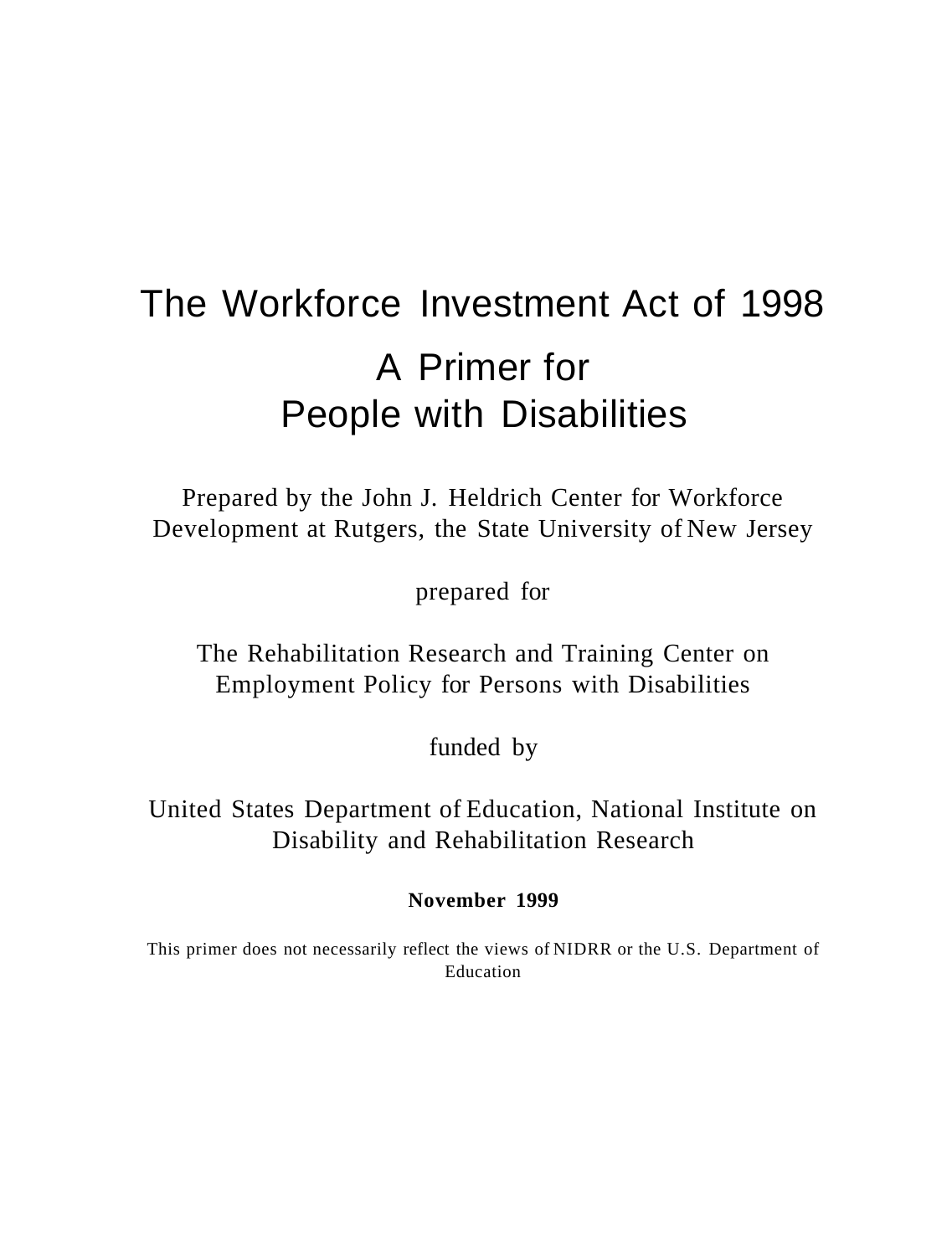This primer was prepared by the John J. Heldrich Center for Workforce Development. The authors, Duke Storen and K.A. Dixon, would like to thank all those who participated in the development of this primer. In particular, we would like to thank Carol Grant of the New Jersey Department of Human Services, Tom Jennings of the New Jersey Division of Vocational Rehabilitation Services, and Bill Kiernan of the Rehabilitation Research and Training Center on State Systems and Employment, who provided extensive comments and input to this primer.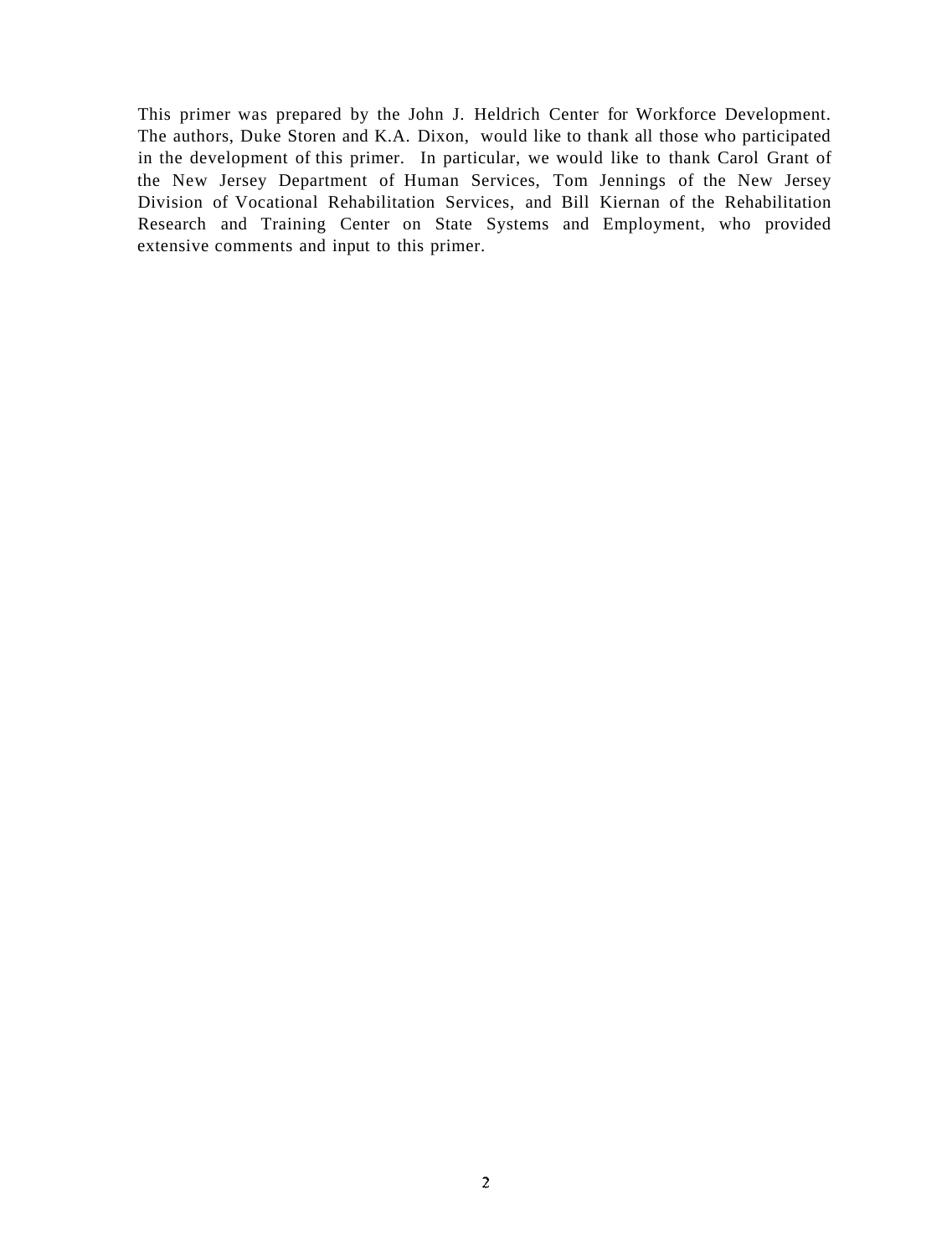# **Table of Contents**

|                | Introduction 4                                                                                                                                                                                                                 |  |
|----------------|--------------------------------------------------------------------------------------------------------------------------------------------------------------------------------------------------------------------------------|--|
| $\mathbf{I}$ . | Background 2008 and 2008 and 2008 and 2008 and 2008 and 2008 and 2008 and 2008 and 2008 and 2008 and 2008 and 2008 and 2008 and 2008 and 2008 and 2008 and 2008 and 2008 and 2008 and 2008 and 2008 and 2008 and 2008 and 2008 |  |
| II.            | How the New One-Stop System Works 38                                                                                                                                                                                           |  |
| III.           | Ten Frequently Asked Questions 10                                                                                                                                                                                              |  |
| IV.            |                                                                                                                                                                                                                                |  |
| V.             | Implementation of WIA 2000 MID 2000 MID 2000 MID 2000 MID 2000 MID 2000 MID 2000 MID 2000 MID 2000 MID 2000 MID 2000 MID 2000 MID 2000 MID 2000 MID 2000 MID 2000 MID 2000 MID 2000 MID 2000 MID 2000 MID 2000 MID 2000 MID 20 |  |
| VI.            | How Individuals With Disabilities                                                                                                                                                                                              |  |
| VII.           |                                                                                                                                                                                                                                |  |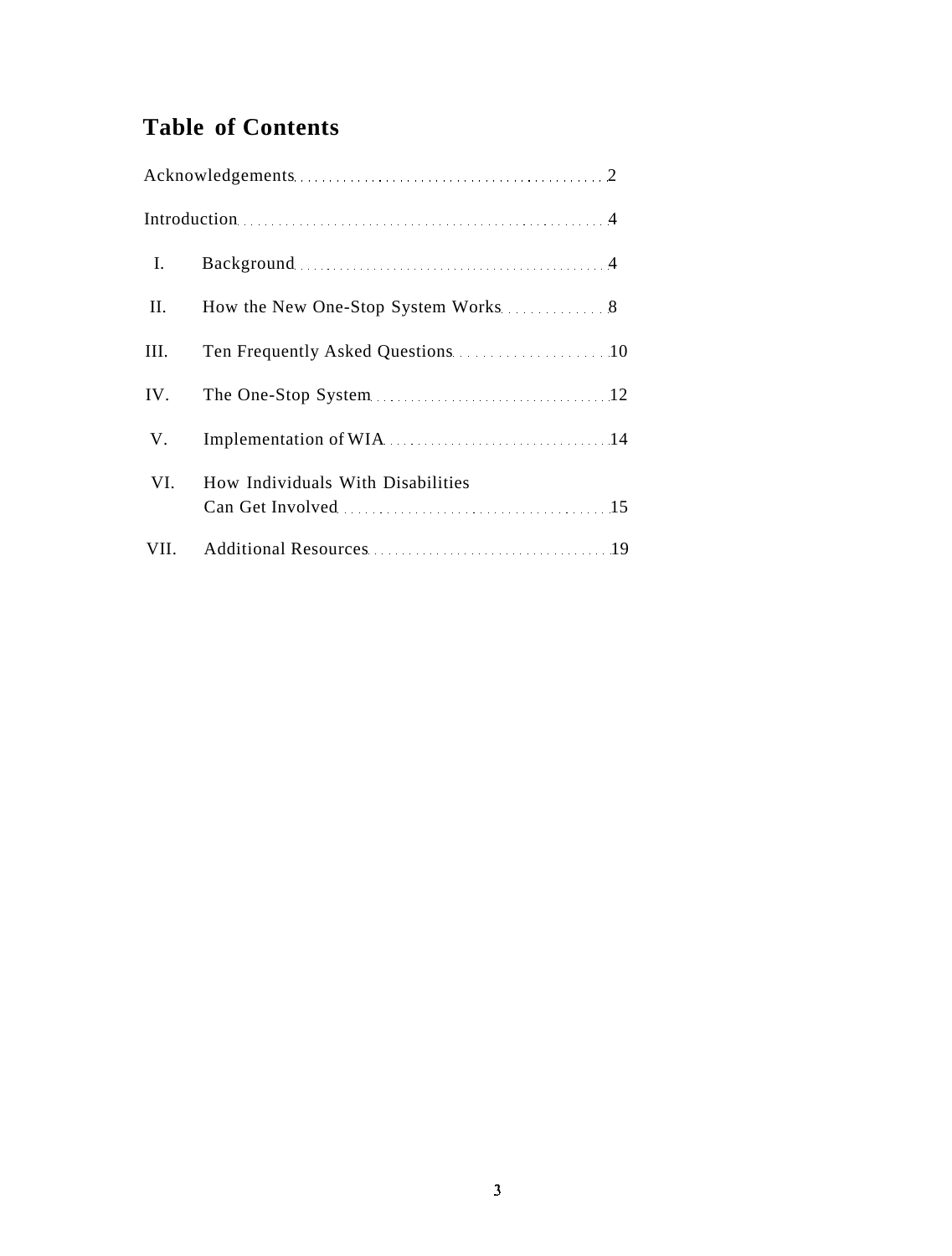# **INTRODUCTION**

#### **What is the purpose of this primer?**

On August 7, 1998, President Clinton signed into law the Workforce Investment Act of 1998 (WIA). The purpose of WIA is to create a national workforce preparation and employment system that meets the needs of job seekers and those seeking to advance their careers, as well as the employment needs of the nation's employers. The goal is to create an integrated workforce investment system that improves the quality of our workforce, sustains economic growth and productivity, and reduces dependency on welfare.

This primer describes the major components of the Workforce Investment Act and suggests ways to participate that ensure that individuals with disabilities have universal access to the new workforce system.

#### **Who is this primer intended for?**

This primer is intended primarily for people with disabilities—and the parents of children with disabilities—who are looking for a job, or want to advance their careers. The new law means that new services are now available to job seekers. This primer is intended to help people with disabilities make the most of the workforce system. It is also useful for teachers, advocates, and service providers who work with people with disabilities. Finally, this primer is intended for people who want to learn how they can participate in the development and implementation of this new system**.** 

#### **What will you gain from this primer?**

After reading this primer, you will:

- $\bigcirc$ understand how the new workforce development system works;
- $\circ$ know what services are available to people with disabilities looking for a job or job training;
- $\odot$ understand how the new employment and training services affect the benefits and services currently available to people with disabilities;
- ⊙ know where to access providers of employment and training services; and  $\mathcal{O}$ understand the range of actions that may be taken to enhance the effectiveness of the new workforce development system for persons with disabilities.

# **I. BACKGROUND**

#### **What is the Workforce Investment Act of 1998?**

The overall purpose of the Workforce Investment Act is to consolidate and improve employment, training, literacy, and vocational rehabilitation programs. Title I of WIA is enacted to meet the needs of both individual job seekers and employers by providing job seekers with access to employment and training opportunities and linking employers to a pool of qualified applicants. The main feature of Title I is the creation of "One-Stop"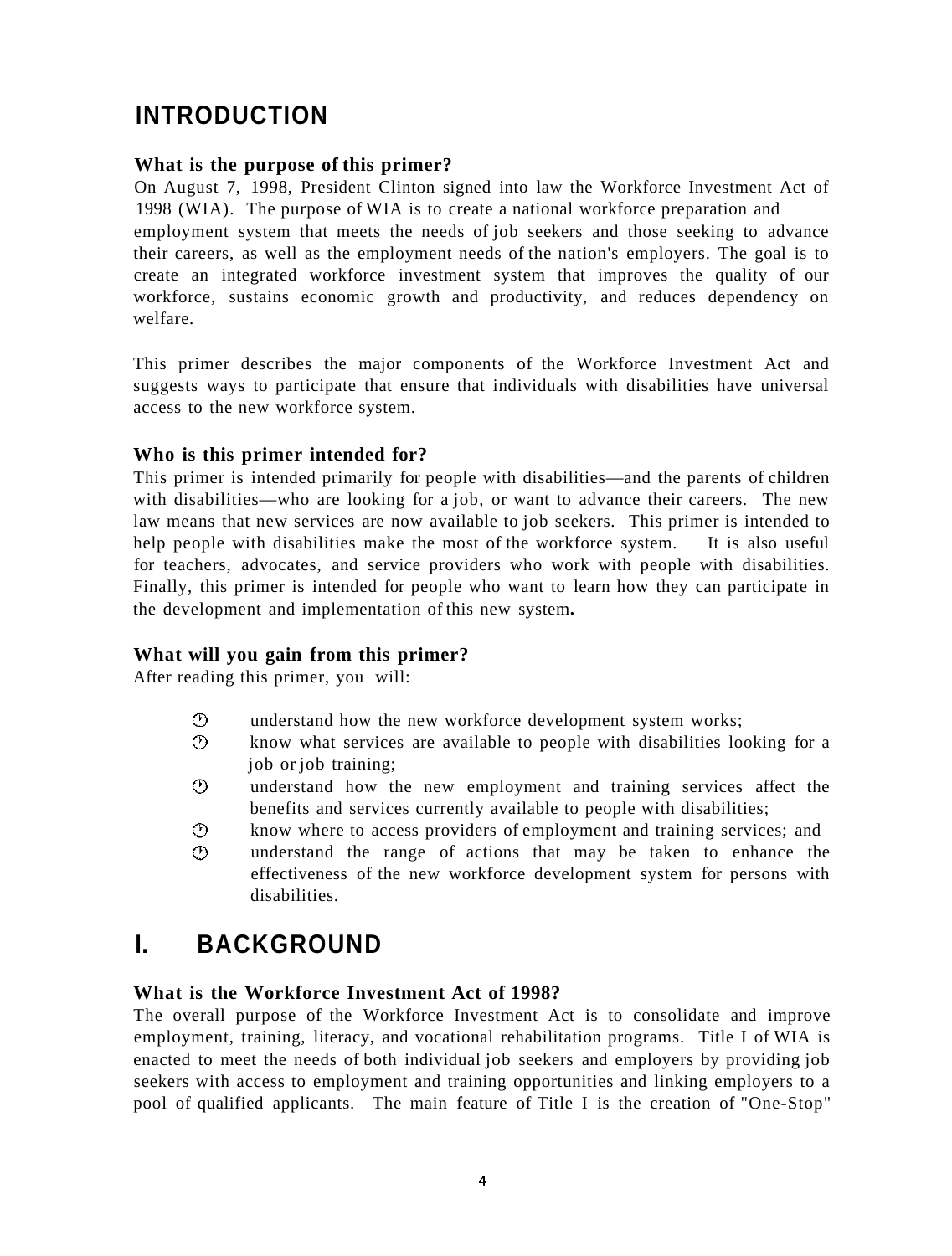employment centers where job seekers can access a broad range of employment-related and training services in a single central location. Designated agencies that have traditionally provided services to different groups (welfare recipients, youth, people with disabilities, displaced homemakers) are required to integrate access to their services through the One-Stop Career Centers. Partners in the One-Stop system include state vocational rehabilitation and employment service agencies.

*"[Title I of WIA] represents a national consensus on the need to restructure a multitude of workforce development programs into an integrated workforce investment system that can better respond to the employment needs of its customers—current workers, workers laid-off due to restructuring or downsizing, and new entrants to the labor force, as well as employers."* 

— U. S. Department of Labor, Planning Guidelines

#### **The New Paradigm** A truly universal, world class system serving the current and future workforce and all workplace entities. Thoristown Ausemann Board Mork laree invernaani W onklores **Wacam** Customers Are: Stakeholders Are: Customers Are: Disabled **State and Local Government** Private Employers Employed **Public Employers Educational Institutions** Unemployed Nonprofit Employers Community-based Agencies Dislocated Labor Organizations Labor Organizations On Welfare **Training Providers** Youth Other Program Operators **Students**

#### **What are the core principles of Title I of WIA?**

Under Title I of WIA, the workforce investment system provides the framework for delivery of workforce investment activities at the state and local levels to individuals who need those services. Congress and the U.S. Department of Labor have made it clear that persons with disabilities are among the people who are suppose to benefit from this restructuring. Under the new structure, programs included in the system must effectively serve individuals with disabilities, and the vocational rehabilitation program in the state must be an integral component of the workforce investment system**.**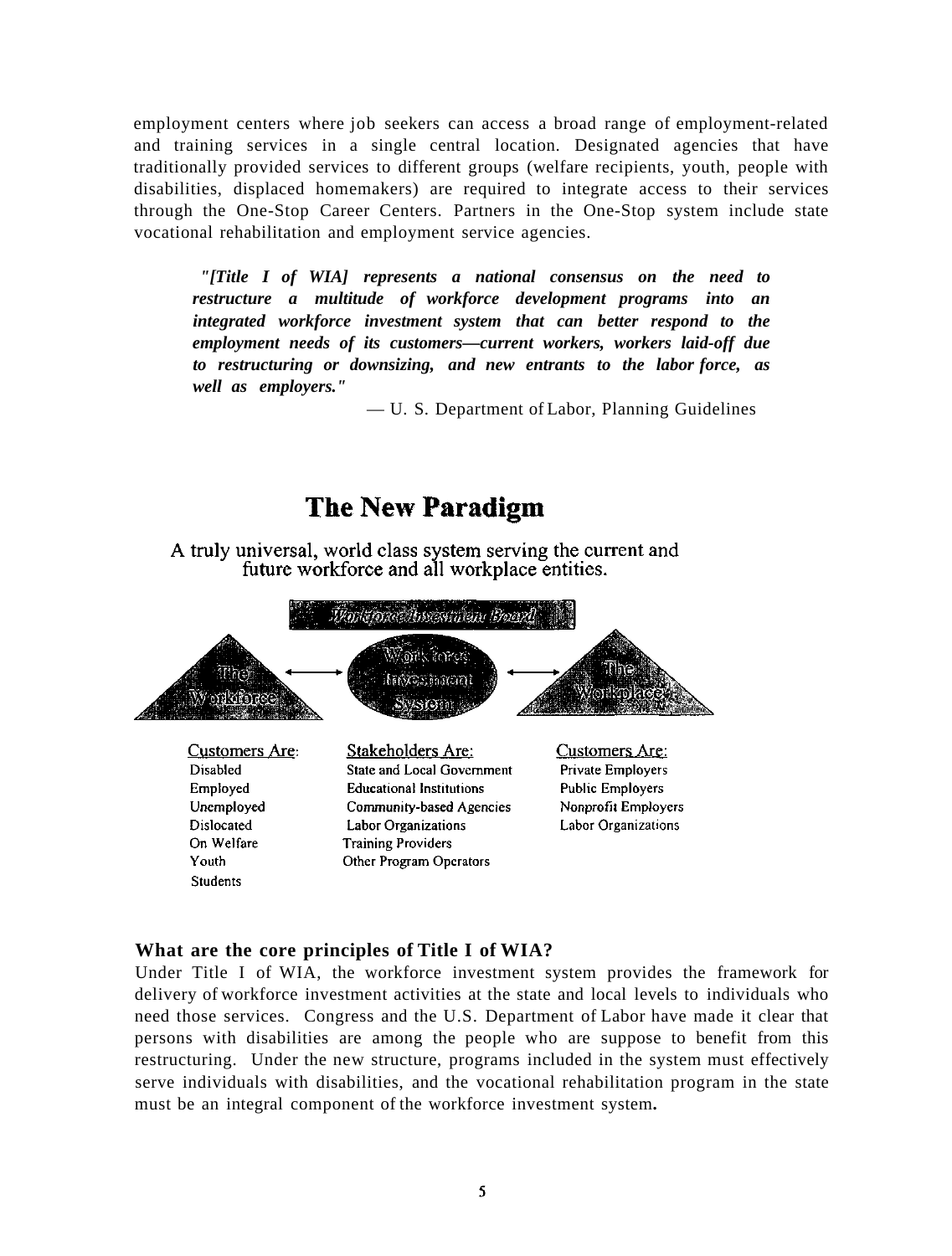WIA incorporates seven key principles that are to guide the restructuring**:** 

- $\mathcal{O}$ All job seekers are to be given **universal access** to a core set of career decisionmaking and job search tools.
- $\odot$ State and local stakeholders must be given **flexibility** to ensure that delivery systems are responsive to the needs of local employers and communities.
- $\odot$ Services must be **streamlined** by coordinating multiple employment and training programs through the One-Stop Career Centers. To make all services available to all customers, the One-Stop system must be accessible to people with disabilities.
- $\odot$ The system should **empower individuals** with the information and resources they need to manage their own careers through Individual Training Accounts and better information on the performance of service providers, as well as skills demanded by employers.
- $\odot$ There must be **state and local accountability** for performance of the workforce system. Training providers and their programs also must demonstrate successful performance and customer satisfaction to remain eligible to receive funds.
- $\odot$ Local Workforce Investment Boards and the private sector must be given a **stronger role**, by shifting the emphasis from the "nitty gritty" operational details to strategic planning and oversight of the One-Stop service delivery system.
- $\odot$ **Youth activities** funded under the Act must strengthen linkages between academic and occupational learning and other youth development activities.

#### **How is this new system different from the current system?**

The Workforce Investment Act replaces the Job Training Partnership Act (JTPA), which currently funds and sets requirements for employment and job training services. Under JTPA, eligibility for services is limited and customers are offered little choice selecting or evaluating job training service providers. In contrast, the new workforce system places no eligibility requirements for core services, and allows customers that qualify for job training to choose the training provider that best meets their needs. The Workforce Investment Act replaces JTPA on July 1, 2000. (See Table 1.1)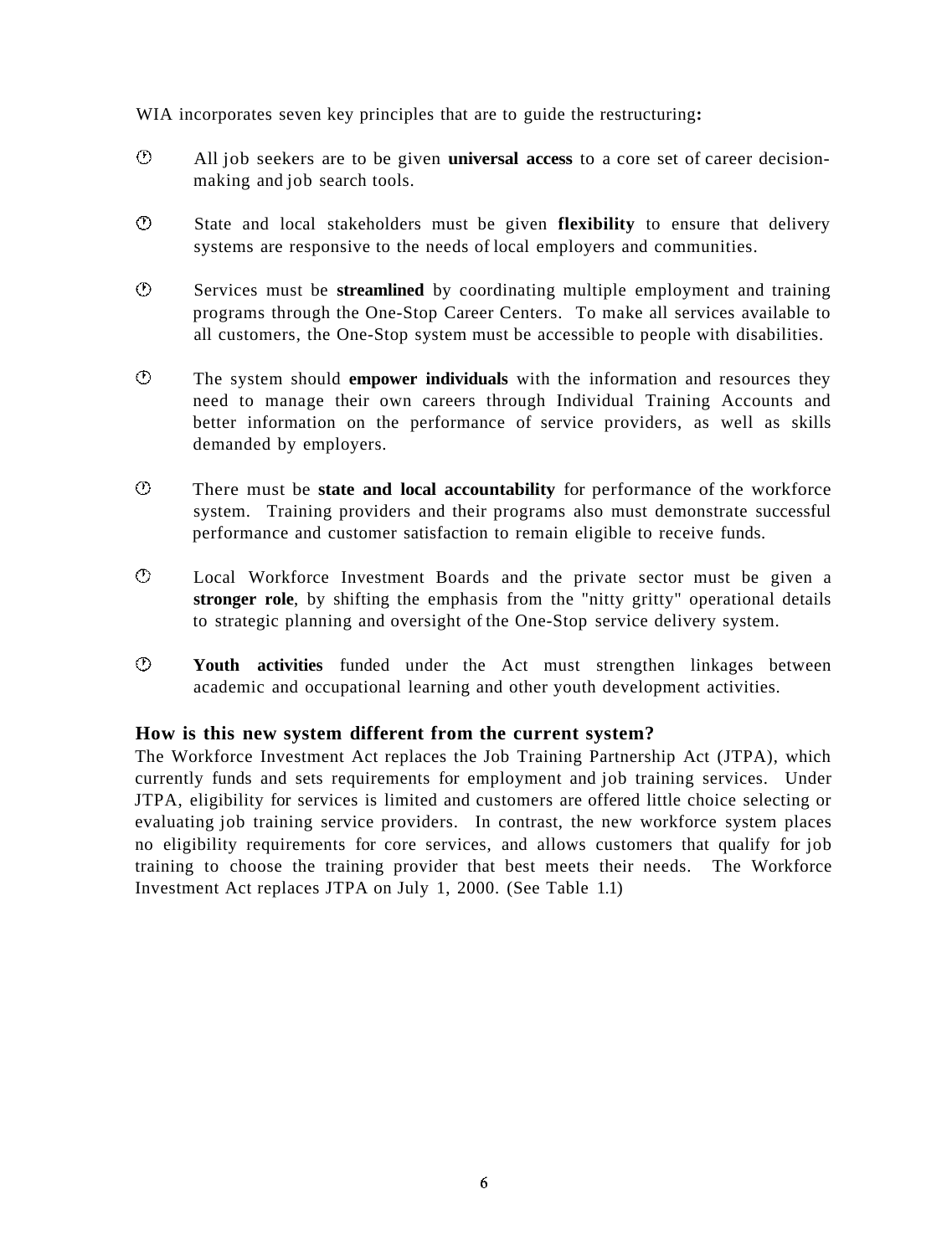|                      | Table 1.1 The Job Training Partnership Act and the Workforce Investment Act                                                                             |                                                                                                                                                                                                                                     |
|----------------------|---------------------------------------------------------------------------------------------------------------------------------------------------------|-------------------------------------------------------------------------------------------------------------------------------------------------------------------------------------------------------------------------------------|
|                      | $\mathbb{R}$ dog $\sigma$ im $\mathbb{R}$ and $\mathbb{R}$ is the thing laminary hip $\mathbb{X}$ or $\mathbb{R}$ work order investment $\mathbb{X}$ ct |                                                                                                                                                                                                                                     |
| Target<br>Population | <b>* Economically disadvantaged</b><br>adults age 22 and older                                                                                          | • All adults age 18 and older<br>eligible for core services<br>(priority for intensive<br>services must be given to<br>recipients of public assistance<br>and other low-income<br>individuals in areas where<br>funds are limited). |
|                      | • Dislocated workers, including<br>the long-term unemployed                                                                                             | • Dislocated workers<br>(excluding long-term<br>unemployed, but including<br>displaced homemakers).                                                                                                                                 |
|                      | • Youths age 16-21                                                                                                                                      | • Low-income youths age 14-<br>21 who meet at least one of six<br>barriers to unemployment                                                                                                                                          |
| <b>Services</b>      | $\bullet$ One-Stop delivery system not<br>required.                                                                                                     | • One-Stop access to job search<br>and job training activities.                                                                                                                                                                     |
|                      | • Most training provided<br>through contracts with training<br>providers. Little customer<br>choice.                                                    | • Adult and dislocated workers<br>are eligible for Individual<br>Training Accounts (ITAs)<br>allowing participants to select<br>their own training programs<br>from a group of qualified<br>providers.                              |
|                      | $\bullet$ No performance<br>accountability, and no way for<br>consumers to know how well<br>training providers do their job.                            | Accountability requirements,<br>so participants know how well<br>providers do their job.                                                                                                                                            |
|                      | • Stand-alone employment<br>services and readjustment<br>training services.                                                                             | $\bullet$ Core, intensive, training, and<br>supported employment and<br>training services.                                                                                                                                          |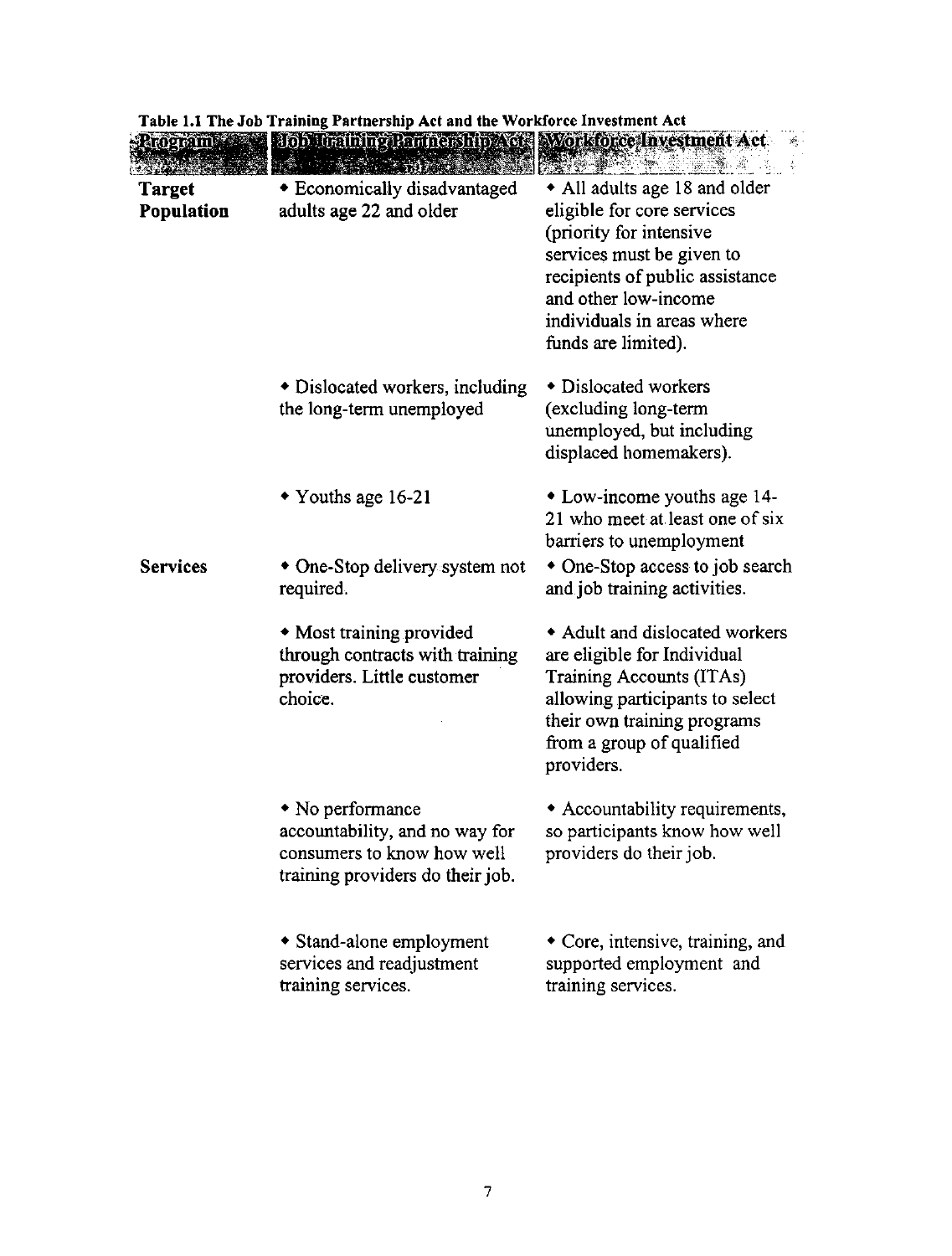#### **Does WIA apply to people with disabilities?**

Yes. WIA applies to all job seekers, including people with disabilities. All services and information provided by One-Stop Career Centers and training providers must be accessible to all job seekers.

#### **Must state and local agencies, One-Stops, and eligible providers of services implement WIA in accordance with existing civil rights statutes?**

Yes. For people with disabilities, this means compliance with Section 504 of the Rehabilitation Act (nondiscrimination by recipients of Federal assistance) and the Americans with Disabilities Act (ADA). Equality of opportunity under these civil rights statutes entails determining eligibility on an individual, nondiscriminatory basis. This includes providing services in settings that are allow people with disabilities to fully participate. Programs and services must be physically accessible; reasonable modifications to policies must be made, if appropriate; and auxiliary aids and services must be provided.

# **II. HOW THE NEW ONE-STOP SYSTEM WORKS**

Under the new Workforce Investment Act, all adults over the age of 18 are eligible for certain services, including information about available jobs and job search assistance. In addition, many low-income youth ages 14-21 who face certain employment barriers are also eligible for services. These barriers are: deficiency in basic literacy skills; lack of a high school diploma; status as a homeless, runaway, or foster child; being pregnant or a parent; having a criminal record; or requiring additional assistance to complete an educational program or to secure and hold employment.

To simplify the delivery of services, WIA establishes a One-Stop delivery system, which is a single location where job seekers can access information on all employment and training services. For eligible adults requiring training, WIA authorizes the use of payment vouchers called Individual Training Accounts (ITAs) that allow participants to select training programs from a group of qualified providers. The Act also requires information about each training provider to be made available to all job seekers, so that those requiring training can choose the best provider to meet their needs. Information on each provider will include their location, the completion rate of those taking the training, the employment status and earnings of those who completed the training, and the satisfaction of participants.

#### **What is a One-Stop Career Center?**

The One-Stop Career Center is the centrally located place where job seekers can access job training, education, and employment services. Although not all of the services may be provided under one roof, information about how and where to access them is available at one location. The One-Stop will provide employers with a single point of contact for information about job openings and the current and future skills that their workers will need.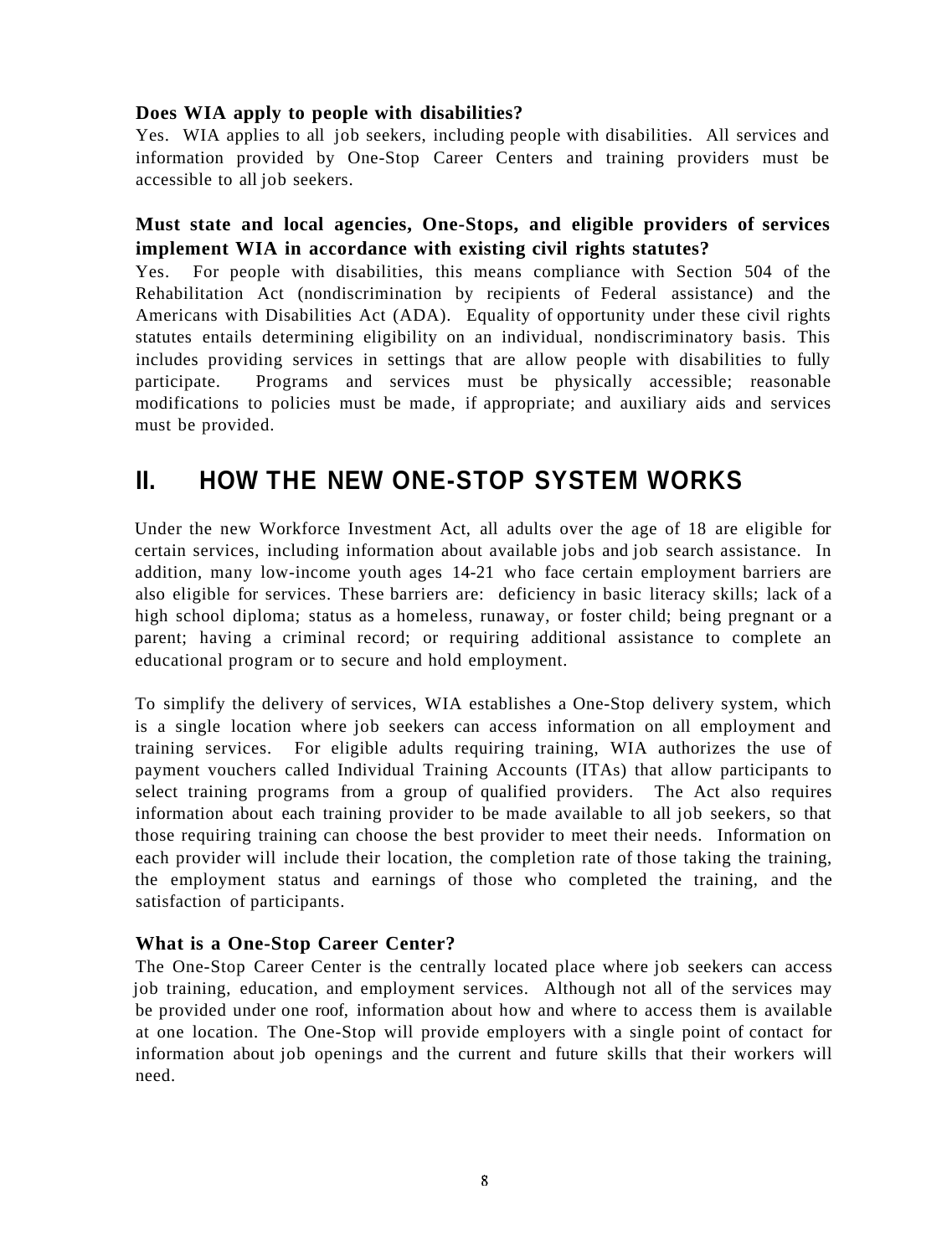#### **Where are the One-Stop Career Centers located?**

There will be at least one One-Stop Career Center in each workforce investment area. Your state's Governor will designate local workforce investment areas and oversee local workforce investment boards. The Governor will take into account factors such as population and labor market characteristics in designating areas throughout the state **.** 

#### **How are One-Stop Career Centers chosen?**

A local planning body composed of private sector employers, government agency representatives, and local not-for-profit organization representatives called a Workforce Investment Board (WIB) selects the One-Stop Center Operator. The operators may be a public or private entity, or a consortium of such entities, including postsecondary educational institutions, private for-profit or non-profit entities, government agencies, one-stop partners, or other organizations.

#### **What kinds of services are available at the One-Stop Centers?**

Four types of services are offered at the One-Stop Centers**:** 

- **Core services** include job search and placement assistance; information on job vacancies and skill requirements; initial skills and needs assessment; information about available services, and some after-placement follow-up services. These services are available to everyone.
- **Intensive services** include more comprehensive assessments, development of individual employment plans, group and individual counseling, case management, and short-term pre-vocational services. Only those who were not able to get a job after receiving core services are eligible for intensive services. In areas where funding is limited, priority for intensive services is given to low-income job seekers and recipients of public assistance.
- **Training Services** are available to eligible people who are receiving intensive services and are still not able to find jobs. These job seekers may receive services that are directly linked to job opportunities in their local area. This may include occupational skills training, on-the-job training, entrepreneurial training, skill upgrading, job readiness training, and adult education and literacy activities. Adult and dislocated worker training requires the use of Individual Training Accounts (ITAs), that allow a participant to choose among qualified providers.
- **Supportive Services,** such as assistance with transportation that enables a participant to remain in training, are also available to eligible participants. Contact your local One-Stop Center to find out what supportive services are available to you.

#### **Who can use the One-Stop Career Center?**

Anyone, including people with disabilities, in need of job search assistance or training can use the One-Stop Center. There are no eligibility requirements for core services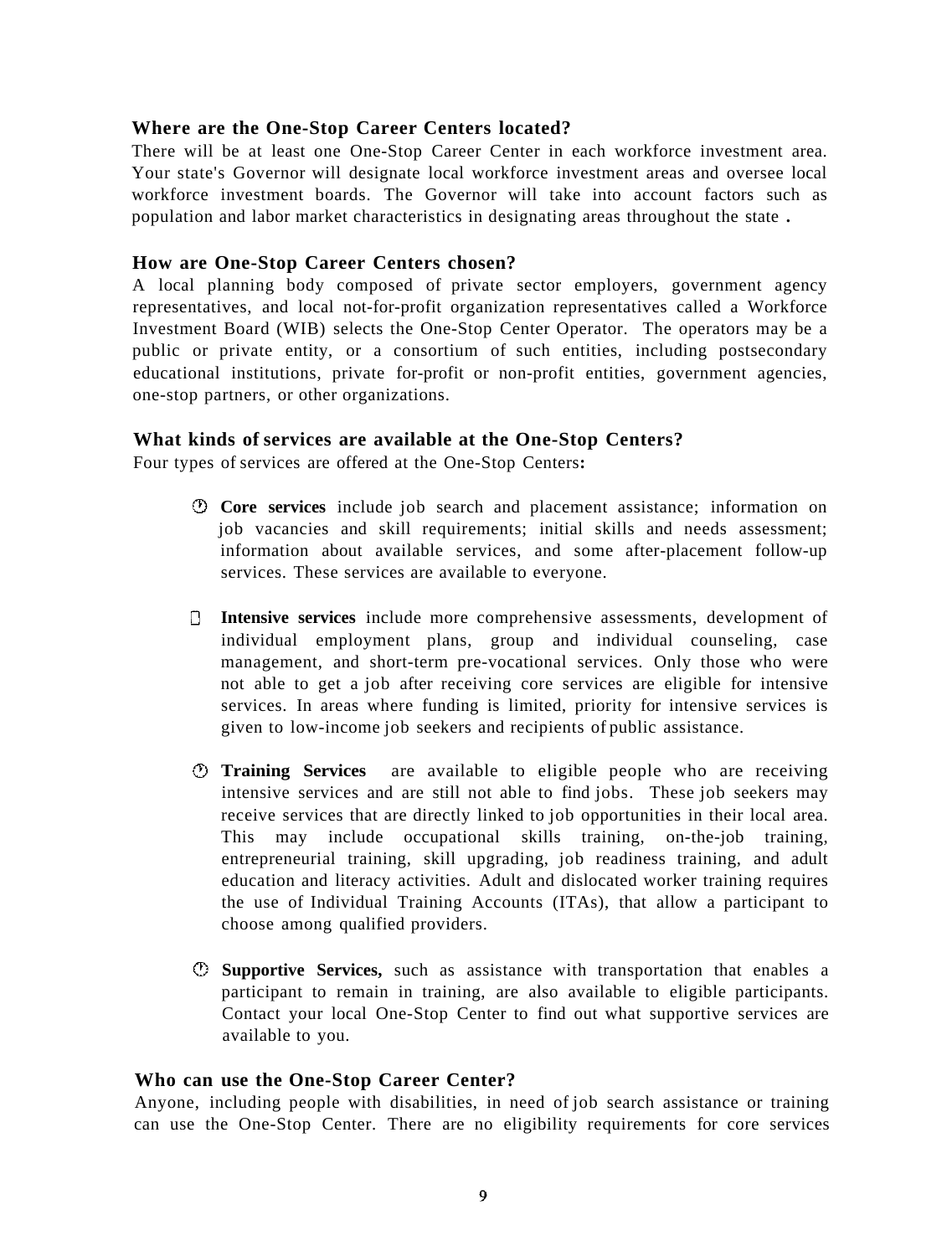(One-Stop Centers can establish priorities for intensive and training services). One-Stop Career Centers should be the first place any job seeker goes to receive job search, career, and training assistance.

#### **How do I choose a training provider?**

Individuals who meet the eligibility requirements for training programs will receive an **Individual Training Account (ITA)**. The ITA enables a participant to choose among eligible providers. A list of eligible providers that includes the providers' performance information will be provided by the One-Stop Center, ensuring that participants have access to the information they need to make informed choices among education and training options.

Training providers must meet certain eligibility requirements to participate in the system. To be eligible, a provider must be certified under the Higher Education Act (HEA), the National Apprenticeship Act, or an alternative procedure established by the Governor. All providers must submit annual specified performance-based information related to outcomes of their clients (including completion rates and placement and earnings outcomes). To remain eligible, providers must meet or exceed minimum levels of performance established by the state and localities.

Contracts for service may be used instead of ITAs for on-the-job training, or when the local board determines there are an insufficient number of eligible providers, or when the local board determines there is a training program of demonstrated effectiveness offered in the area by a community-based organization

### **III. TEN FREQUENTLY ASKED QUESTIONS ABOUT THE WORKFORCE INVESTMENT ACT AND THE ONE-STOP SYSTEM**

#### **1. When will the new services authorized under the Workforce Investment Act be available?**

States have until July 1, 2000 to fully implement WIA and have One-Stop Career Centers open for business. Many states have already begun to implement WIA and establish One-Stop systems.

#### **2. How is The Workforce Investment Act related to other programs that serve people with disabilities, such as Vocational Rehabilitation?**  WIA will integrate programs such as Vocational Rehabilitation into the larger workforce system, allowing for more efficient, streamlined services and greater access to job training programs by individuals with disabilities. Application and information and assistance for Vocational Rehabilitation programs will be available at your local One-Stop Career Center.

#### **3. Where do I go to access the new services?**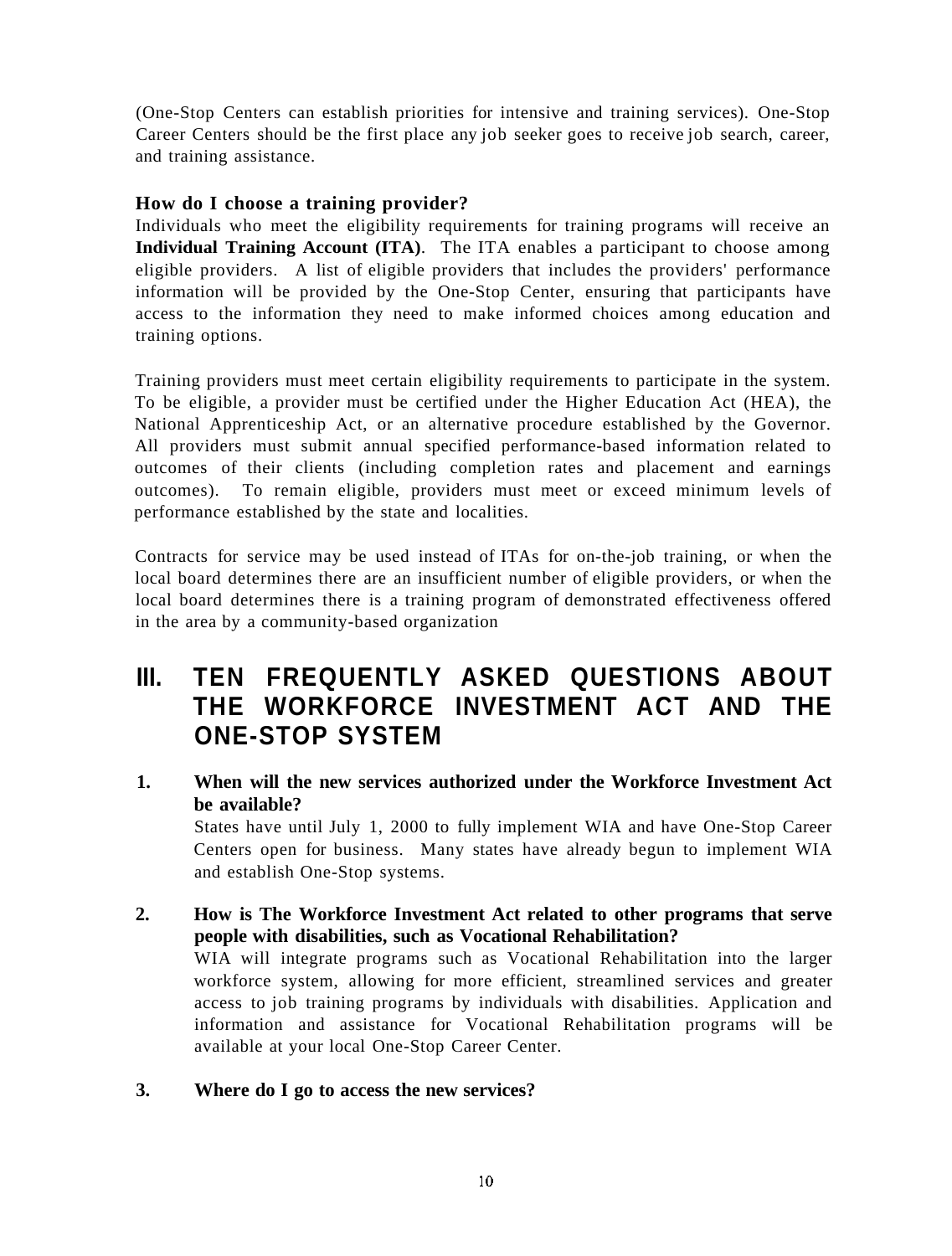You go to your local One-Stop Career Center. A One-Stop Career Center will be located in each local area. Over 800 One-Stop Centers are already operating across the country. To find the One-Stop Career Center in your local area, you can access a searchable directory of local One-Stop Centers throughout the country at **www.ttrc.doleta.gov/common/directories.** Residents of Georgia, Iowa, Missouri, New Jersey, New York, Pennsylvania, Utah, Washington, and Wisconsin can call 1-877-US-2JOBS toll free for information on their state's local One-Stop Centers and federal, state, and local job training and dislocated worker assistance programs. Residents who are hearing impaired can call 1-877- TTY-JOBS. These services will be extended to residents of other states in the future. Until then, call your state Department of Labor for more information.

#### **4. Do One-Stop Career Centers serve people with disabilities?**

Yes. One-Stop Career Centers serve anyone who needs help finding a job, and all job seekers are eligible for job search assistance. Additional services are available to eligible individuals with disabilities who need intensive services and job training.

#### **5. Do I have to "declare" my disability to access services?**

No. The same set of core services are available to all participants, regardless of disability. However, you may choose to discuss your disability with Center staff, in order for them to better serve your own particular employment and training needs.

#### **6. I just want to look up job listings on the Internet. Can I do that at the One-Stop Career Center?**

Yes. The Centers offer a broad range of services, many of which are on a selfserve basis. You can access the Internet and do a job search, explore career options or look up job statistics. You can use a computer to create a resume or type a cover letter. You can log on to America's Job Bank to locate employment opportunities nationwide and submit your resume. (For more information, see America's Job Bank, at **www.ajb.dni.us)** You can fax your resume and cover letter to prospective employers. You can review library materials or videos on various employment topics. You can perform these tasks on your own, or seek help from a staff member. You can spend five minutes at the Center, or five hours.

#### **7. I need information about job training and help finding a job. Can I get both at the One-Stop Career Center?**

Yes. You can go to the One-Stop Career Center to receive a preliminary assessment of your skill levels, aptitudes, abilities, and support service needs. You can obtain information on a full array of employment-related services, including information about local education and training service providers. Staff members can help you file claims for unemployment insurance and evaluate your eligibility for job training and education programs or student financial aid. At the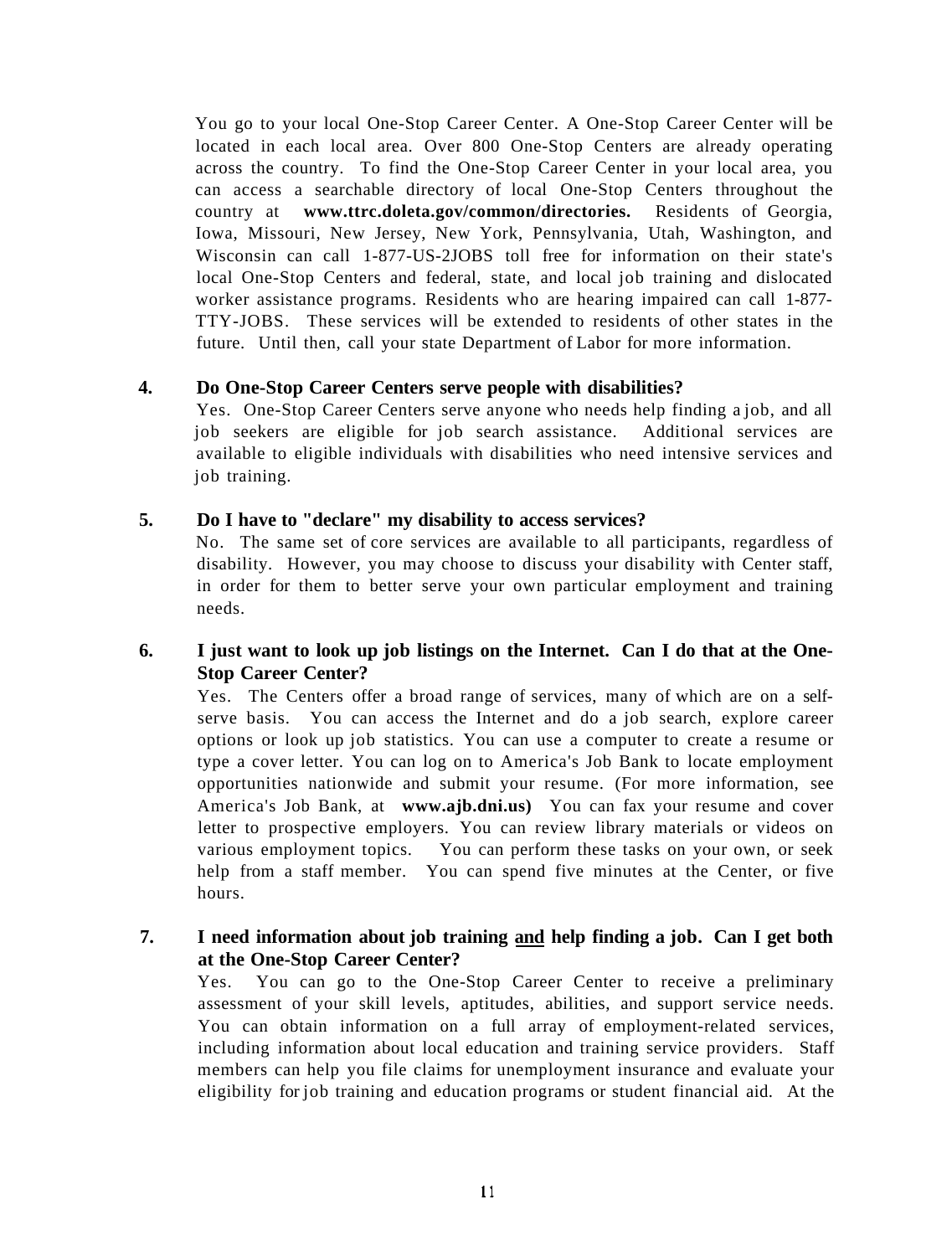Center, you can obtain job search and placement assistance, and receive career counseling.

#### **8. How do I get the skills training I need?**

People who qualify for intensive job training services will be given an Individual Training Account. Participants will then use their ITA to choose job training programs from among those offered by a group of qualified providers. Payment for services will be arranged through the Individual Training Accounts. Only in exceptional cases may training be provided through a contract for services between the One-Stop Career Center and organizations providing the training. To find out if you qualify for job training services, contact your local One-Stop Career Center.

#### **9. How will I know which service provider is the best for me?**

Accountability of service providers is a key feature of the new workforce system. All service providers must meet minimum levels of performance and will be required to provide performance and cost information. At your One-Stop Career Center, you will be able to access information about each service provider, including how many trainees successfully completed their training program, how many entered into employment, how many are still employed six months after placement, and what they are earning six months after placement.

#### **10. Where do I go for more information?**

For more information on the Workforce Investment Act and the One-Stop system, continue to read this primer. It will explain how the new system works, how you can access services at your local One-Stop Career Center, and how you can get involved in making sure the workforce system is fully accessible to people with disabilities. This primer also includes a list of additional resources you can access to get more information. You can also contact your local Workforce Investment Board with any questions, comments, or complaints regarding your local One-Stop Career Center.

# **IV. THE ONE-STOP SYSTEM**

"One-Stop" is a national initiative to link employment, education, and training services to a network of resources in local areas across the country. It is designed to help job seekers get the training and employment assistance they need, and to allow employers to access qualified workers.

#### **Who are the One-Stop partners?**

The Workforce Investment Act identifies agencies that are required to participate in the One-Stop system. The designated partners include:

- State Vocational Rehabilitation;
- Labor Exchange Trade Act Veterans;
- Post-Secondary Vocational Education;
- Adult Education and Literacy Providers;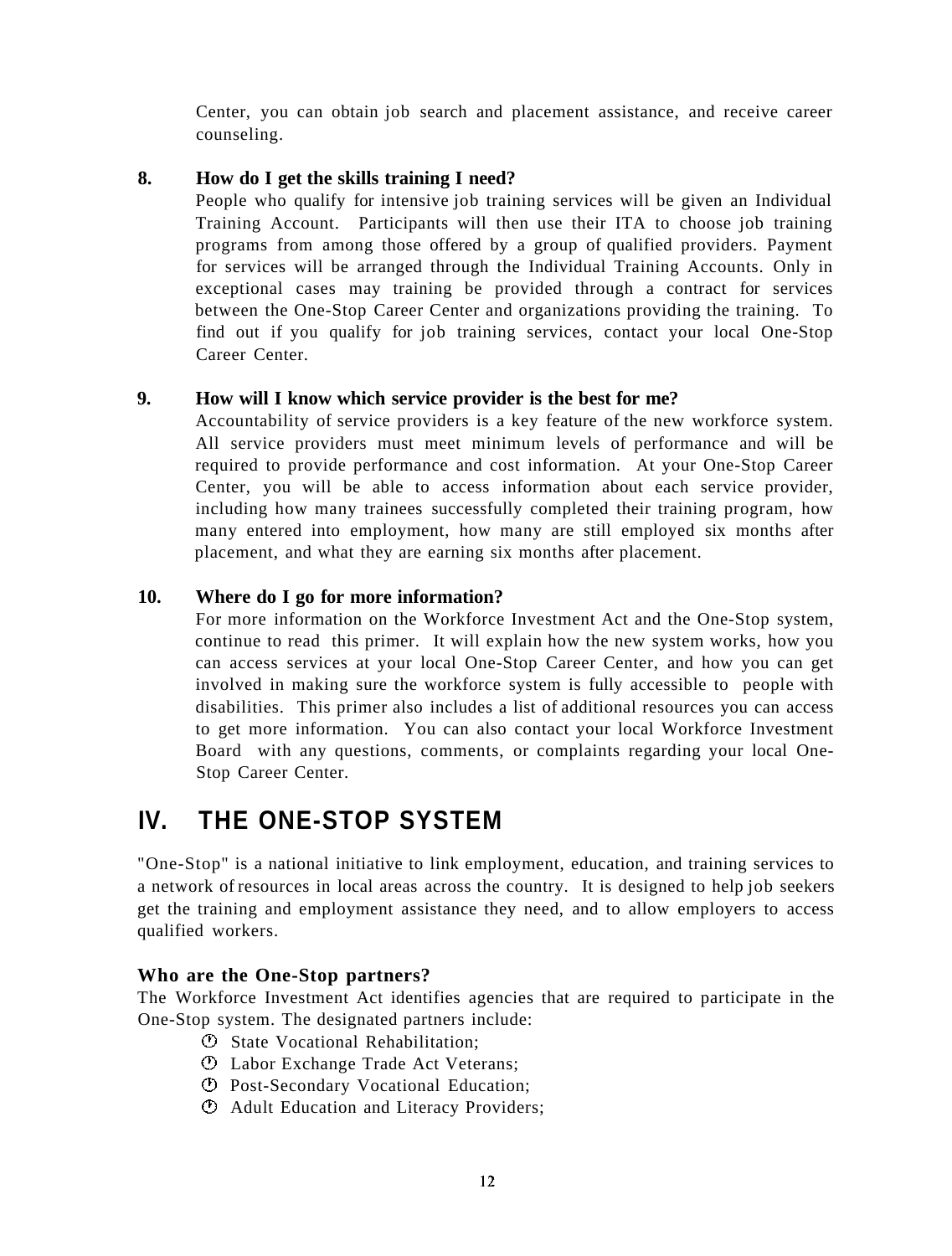- Welfare-to-Work Providers;
- Older Workers Community Service Employment;
- Workforce Programs under the Dept. of Housing and Urban Development, and;
- Workforce Programs under the Community Services Block Grant Act.

#### **May additional agencies be designated as One-Stop partners?**

Yes. Title I of WIA provides that other entities such as agencies serving persons with mental retardation, developmental disabilities, and mental illness that carry out a human resource program may serve as additional partners in the One-Stop service system if the local WIB and the local chief elected official approve the entity's participation.

#### **How are the employment and workforce development programs coordinated?**

The partners of the One-Stop Center enter into contracts or memorandums of understanding (MOUs) with the local Workforce Investment Boards (WIBs). The MOUs include a description of the services each partner will provide, the costs of the services, and methods of referring individuals between the One-Stop operator and its partners for appropriate services and activities.

#### **How is the Workforce Investment Act related to other programs serving individuals with disabilities, such as Vocational Rehabilitation?**

The intent of WIA is to link the Vocational Rehabilitation (VR) program as an integral component of the workforce investment system. To help establish this link, the two systems can establish common definitions, common reporting requirements on program outcomes, and require state and local cooperative agreements between VR agencies and other participating organizations in the system, including One-Stop Career Centers. These cooperative agreements will simplify service delivery and minimize duplication of services. By encouraging greater cooperation and integration within the workforce system, individuals with disabilities will have access to greater training opportunities and better job opportunities. They will be served by the entire workforce system, as well as through state VR programs. To determine how your state has incorporated Vocational Rehabilitation services into the One-Stop system, contact your local One-Stop Career Center.

#### **Do people with disabilities have to use VR Services?**

No. Not every person with a disability is eligible for VR services. Not every person with a disability needs VR assistance. People with disabilities, like any customer, may choose to use whatever One-Stop services they require. To ensure that people with disabilities are aware of the VR services available to them, WIA mandates that One-Stops provide information, referral, and support services to assist the customer in making informed choices regarding their rehabilitation and employment activities.

#### **How will WIA affect public assistance programs for people with disabilities?**

The implementation of WIA plays an important role in a state's overall efforts to find employment opportunities for its public assistance recipients. While WIA does not have the legal authority to fund and administer public assistance programs, WIA does require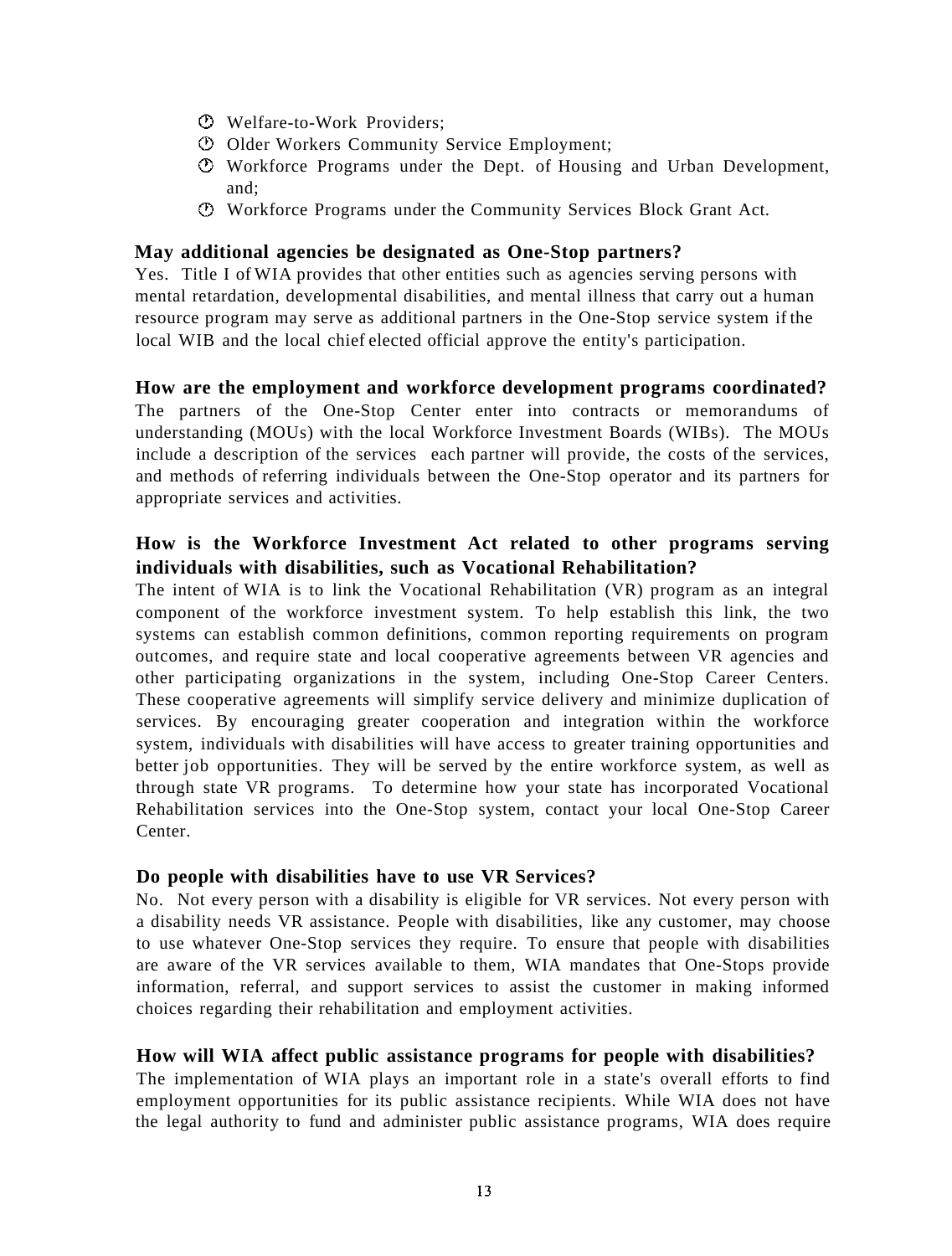those programs to sign an MOU with local WIBs and form an official partnership with the One-Stop Career Centers.

#### **TANF**

In areas where WIA funds are limited, One-Stop Centers will give recipients of public assistance priority for intensive employment and training services.

#### **SSI/SSDI**

The Workforce Investment Act amends the federal Rehabilitation Act to ease eligibility procedures for people with disabilities who are recipients of SSI or beneficiaries of SSDI payments. The Act establishes presumed eligibility for these individuals. Presumed eligibility will improve efficiency, reduce costs, and speed up the delivery of job services. While presumed eligibility does not establish an entitlement to VR services for SSI and SSDI beneficiaries, the provision recognizes that the Social Security Administration has already determined these individuals to be among the most severely disabled individuals who apply for VR services.

#### **Medicaid/Medicare**

WIA does not affect the eligibility requirements under Medicaid or Medicare.

### **V. IMPLEMENTATION OF WIA**

#### **What is the role of the states?**

To participate in WIA programs, states are required to establish state Workforce Investment Boards (WIBs). The state WIBs are charged with developing a five-year strategic plan (State Plan), advising the Governor on developing the workforce investment system and the employment statistics system, as well as assisting in monitoring the system. State WIBs must have a majority of business representatives and include representatives of education providers, labor organizations, community-based organizations (including those representing people with disabilities), economic development agencies, and each of the One- Stop partners. It may include other representatives determined appropriate by local elected officials

#### **State Plan**

The State Plan describes the workforce development activities the state will undertake, how the state will implement the key requirements of WIA, and how the state's special populations, including welfare recipients, veterans, and individuals with multiple barriers to employment (including individuals with disabilities), will be served. For people with disabilities, states are required to provide in their State Plan a description of the steps undertaken to assure coordination and avoid duplication between Rehabilitation Act programs and other workforce development activities. States are also required to specify how they will serve the employment and training needs of individuals with disabilities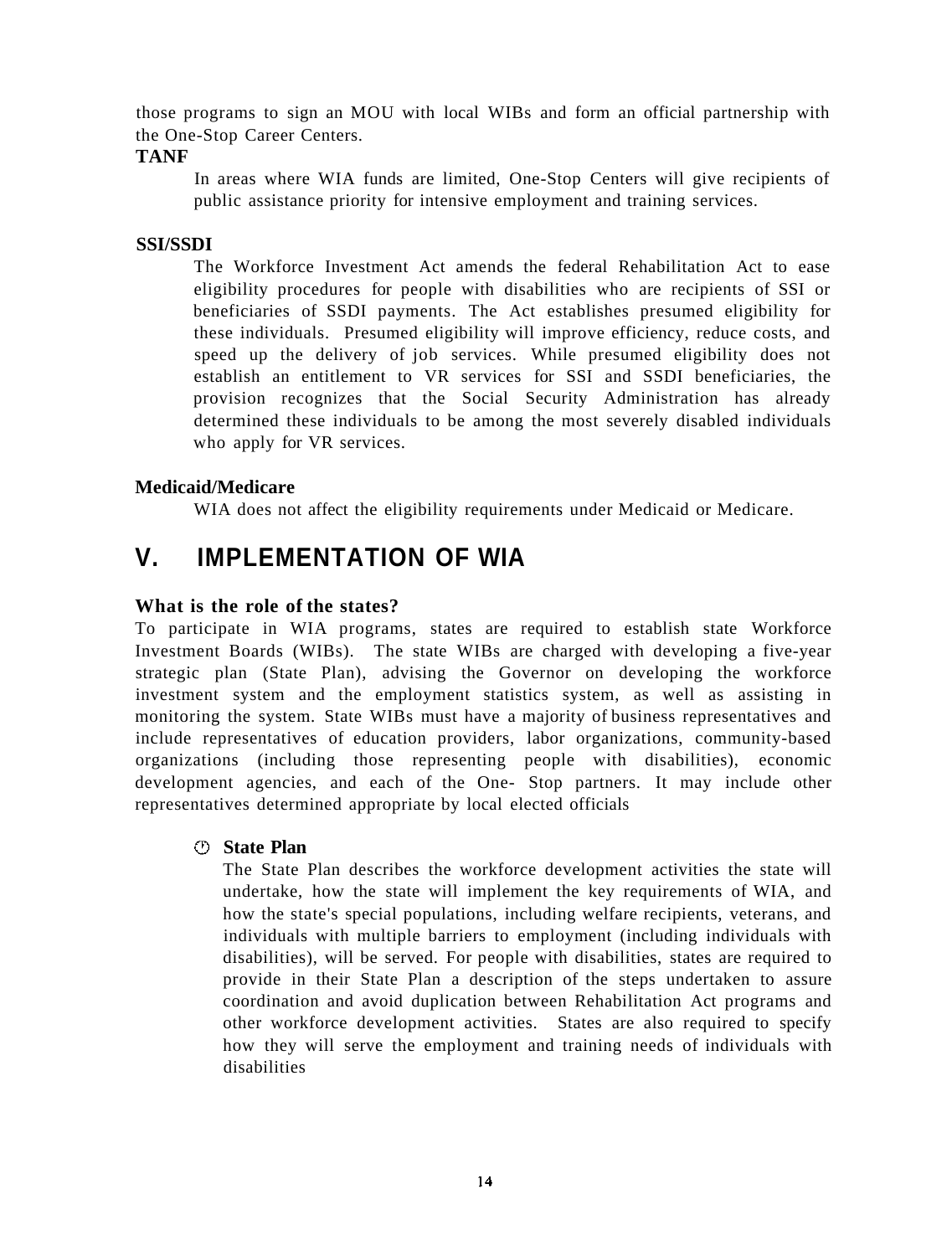#### **Unified Plan**

States also have the option to submit "unified" plans to ensure coordination of and avoid duplication between workforce development activities. WIA specifies fourteen programs that may be included in the unified plan, including programs authorized under WIA such as vocational rehabilitation.

#### **What is the role of local government?**

The Governor designates local workforce investment areas in which workforce activities are administered. The local boards, in partnership with local elected officials, are responsible for planning and overseeing the local program. In particular, the board is responsible for developing the local plan, designating local One-Stop operators, designating eligible providers of training services, negotiating local performance measures, and assisting in developing the statewide employment statistics system.

The local board is appointed by the local elected official and must have representatives from business, education providers, labor organizations, community-based organizations (including those that serve people with disabilities and veterans), economic development agencies and each of the One-Stop partners.

#### **How do I know how well One-Stops and service providers are performing?**

Performance at the state and local level will be measured in terms of employment outcomes (entry, retention, and earnings of participants, or attainment of recognized credentials/certifications) and customer satisfaction (through surveys). In addition, One-Stop customers will be able to request information regarding the performance and success of each service provider, to determine which program is best for them. This information must be accessible to the public.

States are required to submit an annual progress report that, at a minimum, also includes information on performance (as measured by employment indicators and customer satisfaction) with respect to serving people with disabilities.

# **VI. HOW INDIVIDUALS WITH DISABILITIES CAN GET INVOLVED**

The Workforce Investment Act makes significant changes to the way states administer their employment and training programs. Currently, state and local government are still in the process of deciding exactly how they will implement the new workforce system mandated under WIA. Now is your opportunity to participate and ensure that the system that emerges is responsive to the needs of people with disabilities. You can get involved in one of two ways:

**As an individual.** The new workforce investment system is your system. Make it work for you by taking action as an individual.

As part of a coalition. You can form a coalition on your own, or become part of an existing coalition that represents the interests of people with disabilities. Your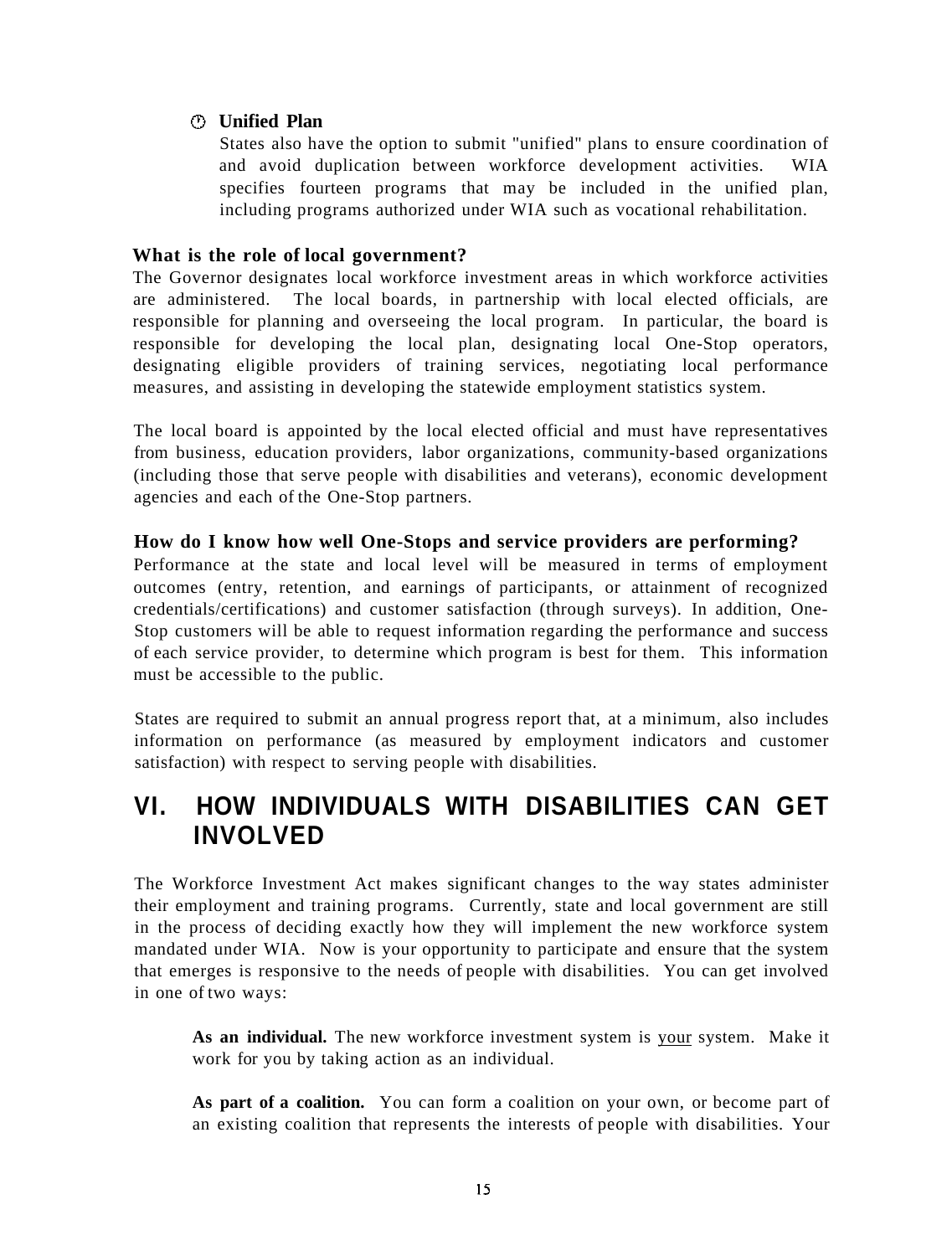goal is to ensure that people with disabilities have universal access to an integrated and seamless service delivery system that embraces consumer choice and accountability for results. Possible coalition partners include individuals with disabilities and organizations representing people with disabilities, representatives from state agencies providing workforce development services to people with disabilities (e.g., vocational rehabilitation, MR/DD, and Mental Health), state councils (e.g., the State Rehabilitation Council, the Statewide Independent Living Council, the Development Disabilities Council), and community rehabilitation providers.

The provisions of WIA allow for a broad range of public participation. Depending on the status of the implementation of WIA in your state, there are a number of opportunities to get involved in the planning, implementation, and evaluation so that the disability perspective is taken into consideration at the initial stages.

#### **STATE PLAN**

 $\bullet$ Prior to submitting their State Plan to the U. S. Department of Labor, states are required to provide the public with an opportunity to comment.

#### **• What You Can Do**

1. Participate in the process of developing aspects of the state plan that describe how your state will meet the needs of customers with disabilities. A copy of the State Plan can be obtained from your state's Department of Labor or other designated workforce agency. Contact your local elected official or your state WIA contacts to discuss how the state plan will serve people with disabilities. For the name of the WIA contact in your state, please see http://www.usworkforce.org/state.htm.

2. Participate in efforts to develop specific policies and procedures designed to ensure nondiscrimination and equal opportunity in the administration of WIA. Contact your local elected official to discuss issues of universal access to the new workforce investment system for people with disabilities, and how your state intends to ensure that all workforce information is available to people with disabilities (at the One-Stop, on websites, etc.).

#### **STATE WORKFORCE INVESTMENT BOARDS**

- $\leftrightarrow$ The lead state agencies responsible for the designated One-Stop partners, including vocational rehabilitation, are required to be on the WIB. Persons with disabilities and community-based providers of services to people with disabilities may also be on state and local WIBs.
- **What You Can Do**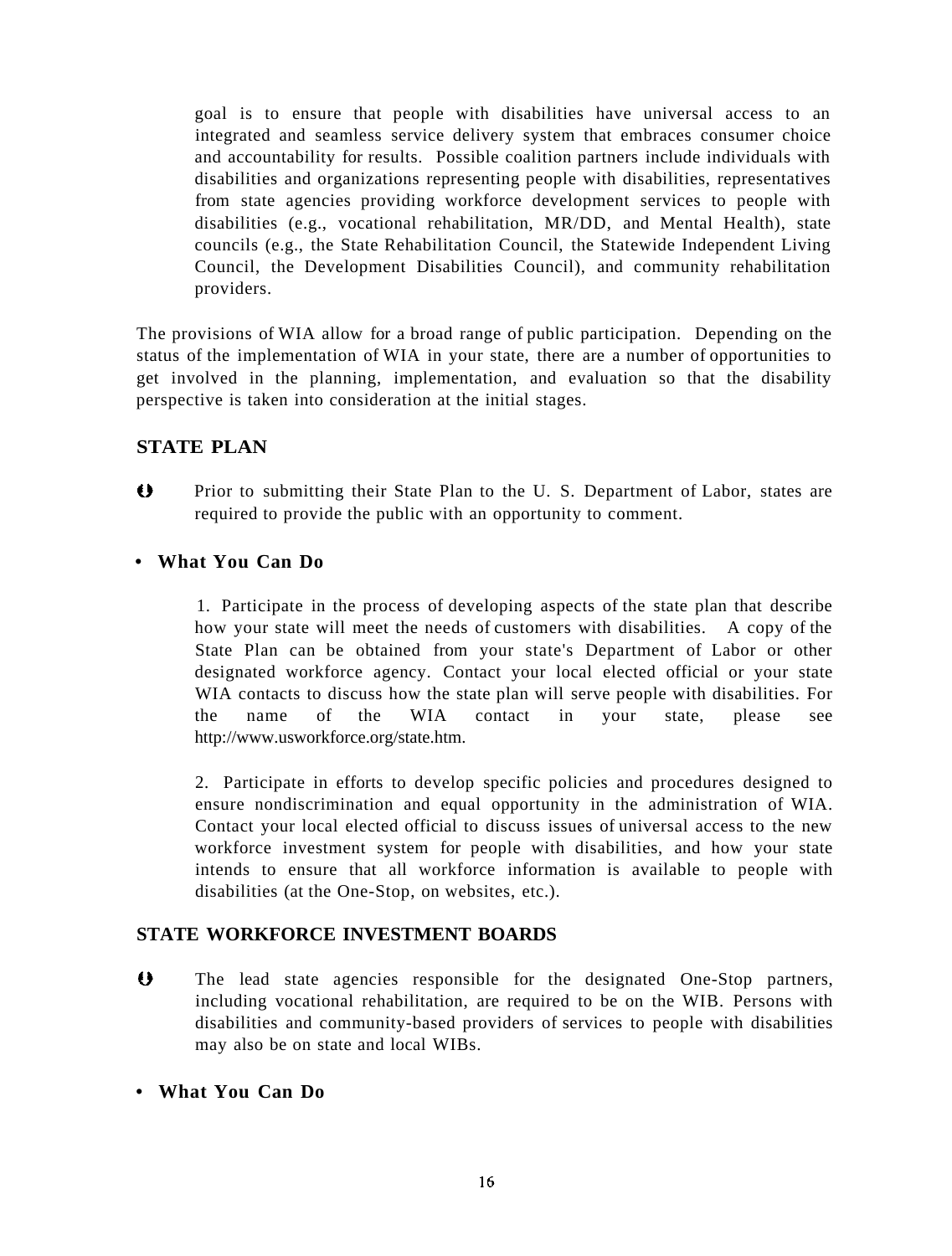3. Write or call your Governor and urge him or her to appoint to the State WIB the vocational rehabilitation director and directors of other state agencies serving people with disabilities (e.g., MR/DD, MH agencies). Also encourage your Governor and state WIB to include community-based organizations with specific expertise on addressing the needs of persons with disabilities.

4. Individuals with disabilities may also serve on the state WIB. Consider volunteering to serve on the Board.

#### **LOCAL WORKFORCE INVESTMENT BOARD**

 $\bullet$ Local workforce investment boards, in partnership with local elected officials, will plan and oversee the local system.

#### **•What You Can Do**

5. In addition to the appointment of the vocational rehabilitation director to a local WIB (in his or her capacity as a required partner), contact your local elected official and suggest specific names for appointment to the local WIB of individuals representing public agencies serving people with disabilities (e.g., MR/DD and MH agencies), community-based organizations and other groups that serve or represent persons with disabilities. MR/DD and Mental Health agency heads may be appointed either in their capacity as a discretionary "partner" or as an entity representing individuals with multiple barriers or other special populations.

6. Contact your local WIB and provide suggestions on how to organize the service system to most effectively serve customers with disabilities.

#### **YOUTH COUNCILS**

 $\overline{\mathbf{0}}$ Youth Councils will be established as a subgroup of the local board to develop parts of the local plan relating to youth, recommend providers of youth services, and coordinate local youth programs and initiatives.

#### **•What You Can Do**

7. Propose specific names of persons with special expertise or experience on working with youth with disabilities who should be appointed to the Youth Council. Youths with disabilities may also serve on youth councils.

#### **LOCAL WORKFORCE INVESTMENT PLAN**

 $\bullet$ Local workforce investment boards, in partnership with local elected officials, are responsible for planning and overseeing the local program. The board is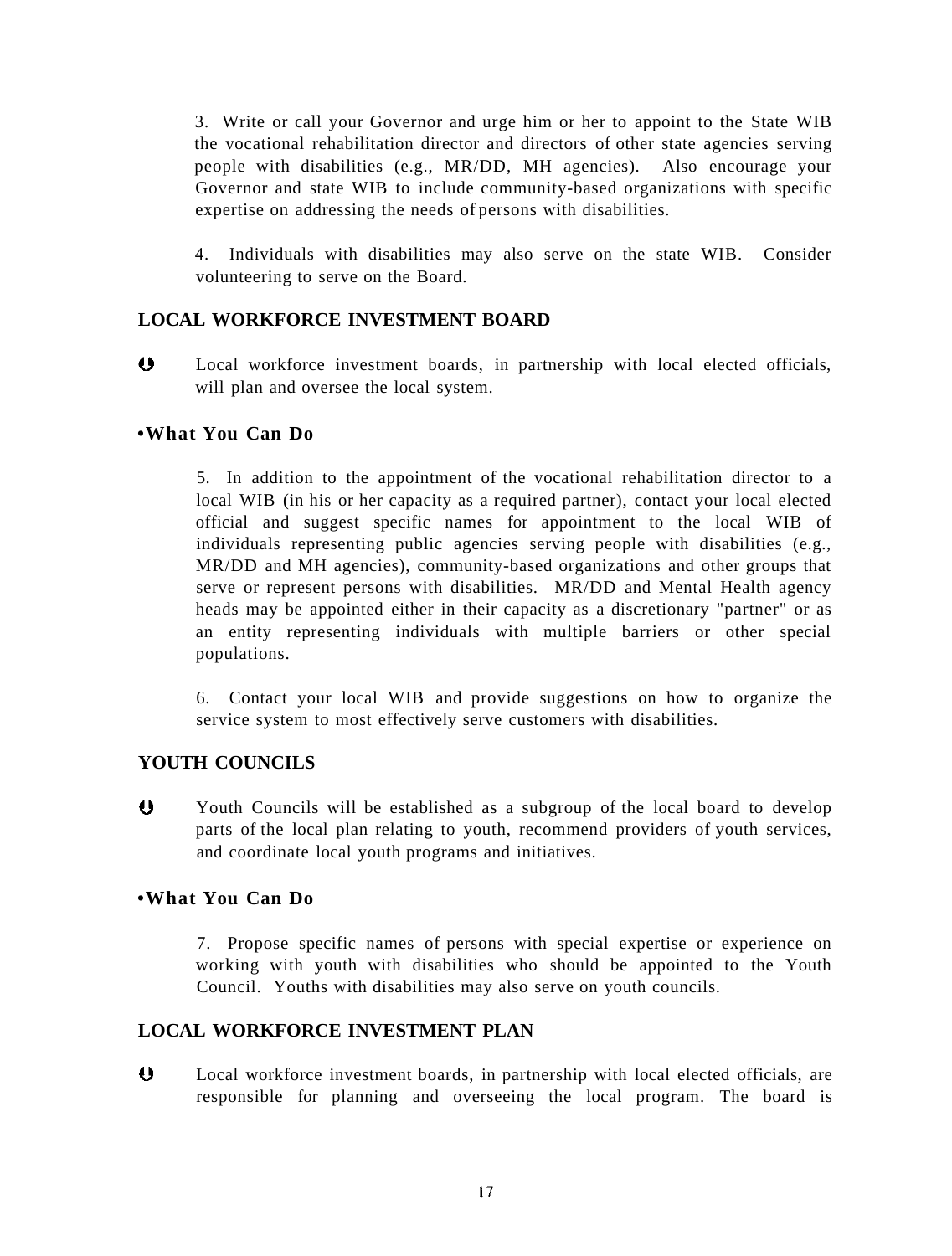responsible for developing the local plan to be submitted to the Governor for approval.

#### **•What You Can Do**

8. Review the local plan to determine how it addresses serving customers with disabilities and ensuring full and equal access to all services and information. Write or call your local elected official with your concerns and suggestions. Consider writing an op-ed for your local paper to raise awareness on issues of accessibility and services for people with disabilities. Contact your local elected official or local WIB to obtain a copy of the local plan.

9. Offer suggestions and participate in a process of developing specific guidelines for inclusion in the local plan and compliance manuals and instruments regarding implementation of Section 504 and the American with Disabilities Act (ADA) by One-Stop operators and service providers.

10. Suggest the inclusion of specific training of staff regarding the needs of clients with disabilities and implementation consistent with section 504 and the ADA.

11. Consider whether agencies serving people with disabilities (e.g., MR/DD and Mental Health agencies) that are not mandatory partners should, in fact, serve as partners in the One-Stop system. Contact your local elected official and the local WIB urging them to approve additional partners.

#### **THE ONE-STOP SYSTEM**

 $\bullet$ One-Stop Career Centers, and the services they offer, should be fully accessible to people with disabilities.

#### **•What You Can Do**

12. Visit your local One-Stop. Note whether the facility is physically accessible for you. A sample Facilities Checklist can be obtained from the U.S.DOL, at www.wdsc.org/disability/htmldocs/efc.html. Try to access some of the core services offered to see if they are accessible to people with disabilities. Try to access information about job vacancies, career options, relevant employment trends, and instruction on how to conduct a job search or write a resume to determine how accessible this information is and how well the staff assists you. Speak with One-Stop staff and gauge how responsive they are to your needs. If you feel there are areas where service needs improvement, discuss with the staff how their system can be made better. Contact your local WIB with your findings, as well.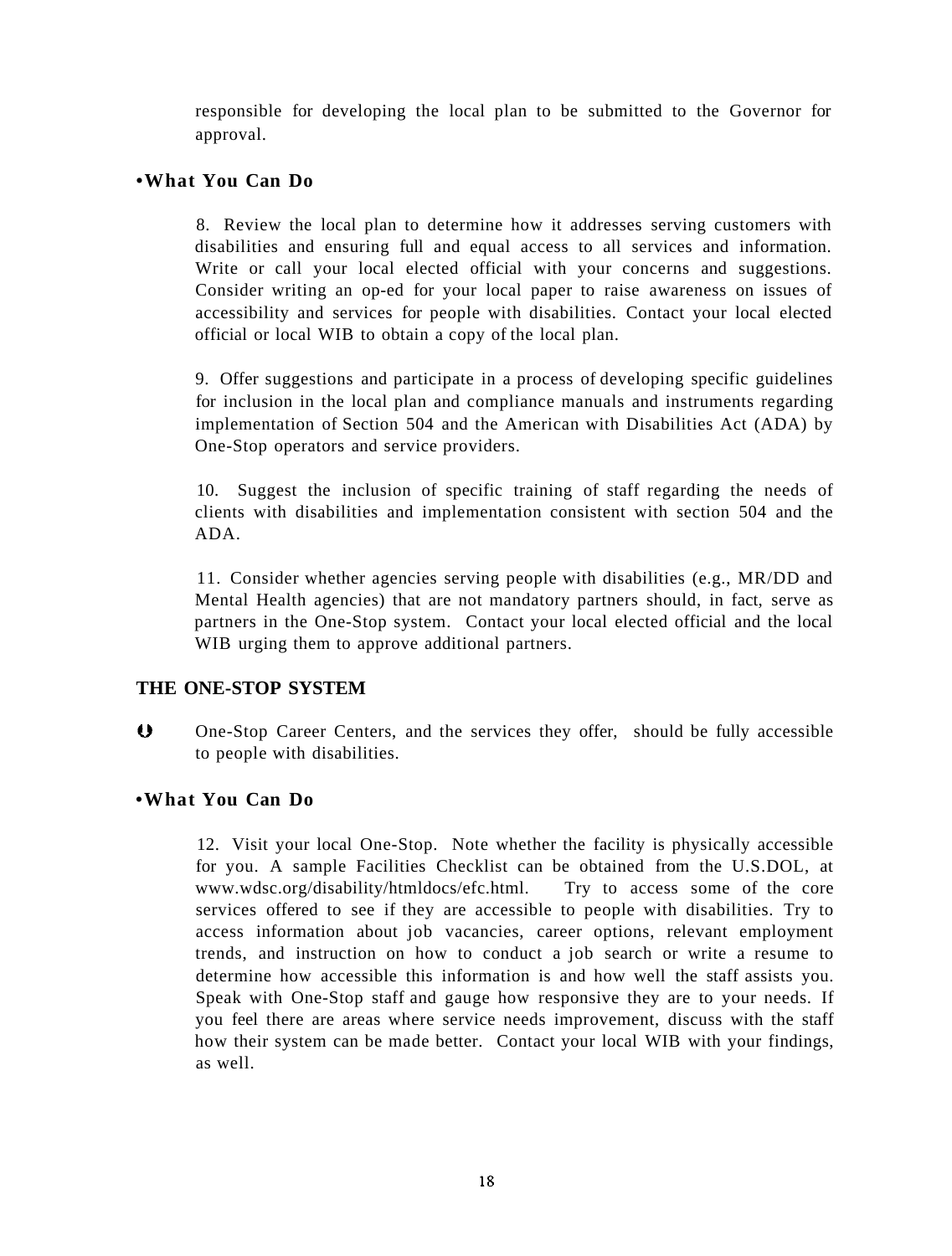13. Contact your local One-Stop and offer suggestions on how to ensure that their services are made available to persons with disabilities.

14. Encourage other people with disabilities to visit their local One-Stop and get involved with improving the workforce system.

#### **PERFORMANCE ACCOUNTABILITY**

 $\bullet$ Currently, WIA, vocational rehabilitation, and TANF (Temporary Aid to Needy Families, or welfare) are each funded separately and each has different ways of measuring performance. With the implementation of the new workforce system, there is an opportunity to develop a common method to measure performance. In addition, the new system could measure the performance of job seekers with disabilities separate from other job seekers. This would allow people to determine how well all job seekers, including people with disabilities, are faring, and how well they are being served by WIA, TANF, and VR.

#### **•What You Can Do**

15. Contact your local elected official, local WIB, and state WIB to encourage them to develop and adopt a comprehensive performance accountability system that provides specific information regarding people with disabilities.

# **VI. ADDITIONAL RESOURCES**

**The Rehabilitation Research and Training Center (RRTC) on Disability and Employment Policy** is a collaboration among the John J. Heldrich Center for Workforce Development at Rutgers University, Community Options, Inc., the Center for the Study and Advancement of Disability Policy at the George Washington University School of Public Health and Health Services, and the Law Health Policy and Disability Center at the University of Iowa. The mission of the RRTC is to expand, improve, and modify disability and generic policy that positively affects the employment status of Americans with disabilities, and increases their independence and self-sufficiency. The RRTC is designed to serve as an information and technical assistance resource to government leaders and decision-makers at a State and Federal level, individuals with disabilities, parents and family members and other interested parties. Reference materials are available through the RRTC, which can be reached at (202) 721-0120 or visit their website at **http://www.comop.org/rrtc** 

**John J. Heldrich Center for Workforce Development** was founded in 1997 at Rutgers, the State University of New Jersey to address the needs of the nation's workforce development system. The Center's mission is to increase the efficiency of the labor market by identifying and creating strategies to empower America's workforce to seize the job opportunities emerging in the global economy. The Center's researchers, scholars, and practitioners combine their talents to develop solutions to put people to work, ensure that workers remain competitive, and provide employers with qualified and productive